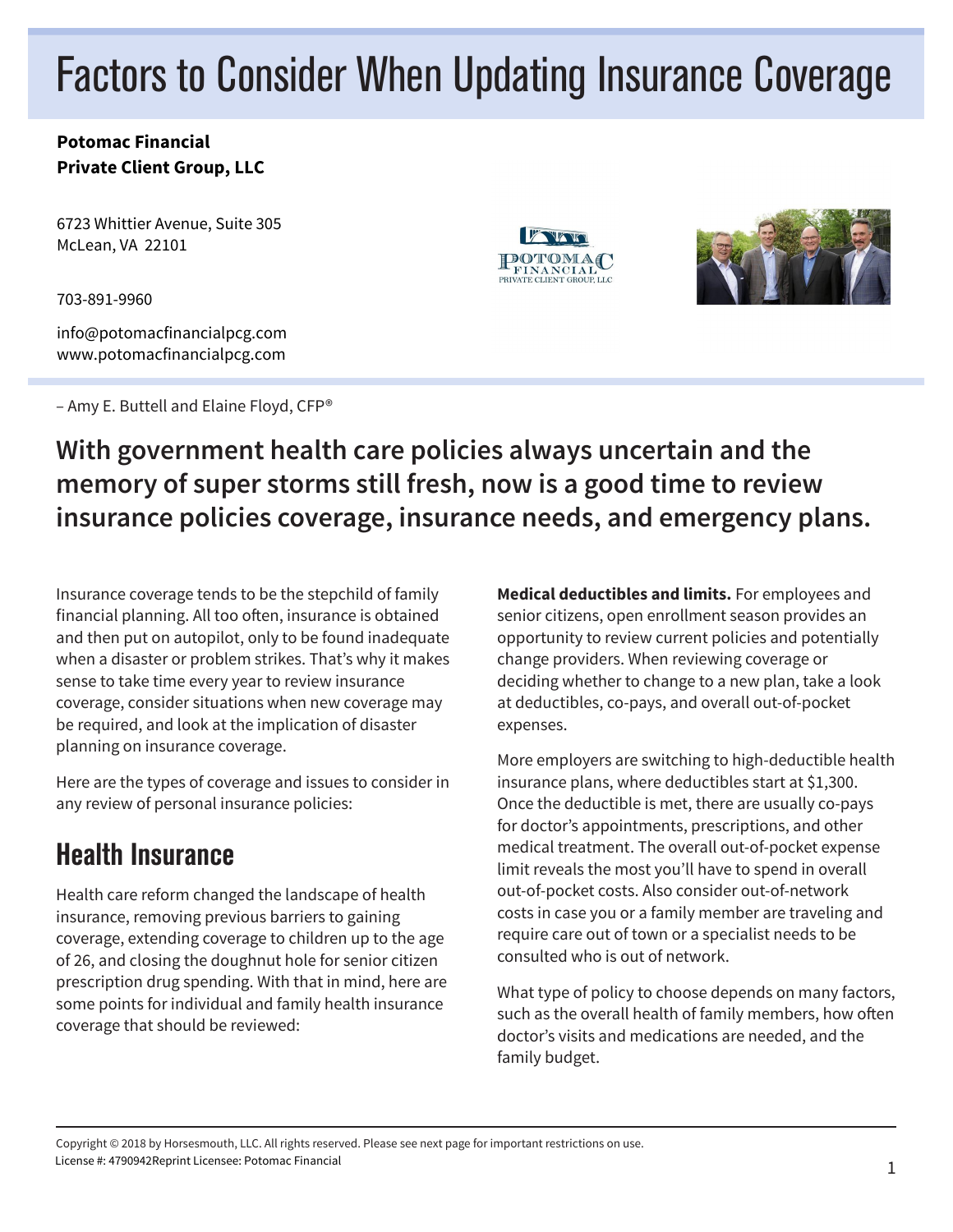**Prescription coverage.** Most plans provide for cheaper options that can save money, such as generic drugs,

discounts, or prescription-by-mail availability.

#### Homeowners' Insurance

Hurricanes and super storms are important reminders that home insurance coverage should be regularly reviewed and coverage increased in certain situations.

**Homeowners' inventory.** It's all too easy to buy jewelry, home office equipment, collectibles, and even upgrade a home through a renovation project without considering upgrading a homeowners' insurance policy. Make a list of any significant renovations, new jewelry, home office equipment, collectibles, or other assets and review them with your insurance agent. Take up-to-date photographs or videos of all major belongings in the home and keep those pictures or videos in a safe place. Archive those photos or videos remotely via online storage.

**Home replacement coverage.** With home values down versus mortgages in many parts of the country, obtaining competitively priced "guaranteed replacement" or "replacement" coverage is critical. Call several insurers or insurance agents to obtain estimates on this type of coverage, and incorporate whatever change makes sense into your current or new coverage as soon as possible.

**Flood and earthquake insurance options.** Review the need for this coverage, because it's not a part of standard homeowners' policies.

**Hurricane and windstorm coverage.** This coverage varies by state and sometimes by county. Some states offer windstorm coverage pools for people who can't get private insurance. Most states have high-risk pools or participate in federal programs that offer this type of coverage in coastal areas, so check with an insurance agent or state insurance department to make sure you have the latest coverage options and information.

**Disaster planning.** This isn't a specific insurance issue, but it's vital just the same. Create a document in a binder, folder, or online that includes all the information that loved ones would need in case of your death--keep a physical form of this information close to the items to grab in a crisis. It is vital that in case of a catastrophic event like a sudden death that loved ones have a single go-to guide with insurance, home, and estate information. It also makes sense to make a second copy for relatives.

### Umbrella Liability

Because it can be impossible to predict how much risk or liability certain situations may create – a bad car crash that a member of your family was responsible for or a fall on your property – many insurance agents recommend buying an umbrella liability policy.

**Supplement to home and auto coverage.** This type of policy provides coverage over and above a homeowners' or car insurance policy in the event of a lawsuit. That way, if an unexpected event does occur that results in a lawsuit, legal and any settlement costs will be mostly covered by insurance.

#### Disability Insurance

Many employers provide disability insurance, but that coverage may not be sufficient to truly cover earnings lost if a disability strikes.

**Coverage specifics.** Check any employer policy for specific coverage items like when it goes into effect, what kind of disabilities are covered, how much income replacement is offered, and how long it lasts. Many policies only replace 50% to 60% of income; a supplemental individual policy may be the way to increase that. Consider long-term and short-term coverage.

Copyright © 2018 by Horsesmouth, LLC. All rights reserved.

IMPORTANT NOTICE This reprint is provided exclusively for use by the licensee, including for client education, and is subject to applicable copyright laws. Unauthorized use, reproduction or distribution of this material is a violation of federal law and punishable by civil and criminal penalty. This material is furnished "as is" without warranty of any kind. Its accuracy and completeness is not guaranteed and all warranties expressed or implied are hereby excluded.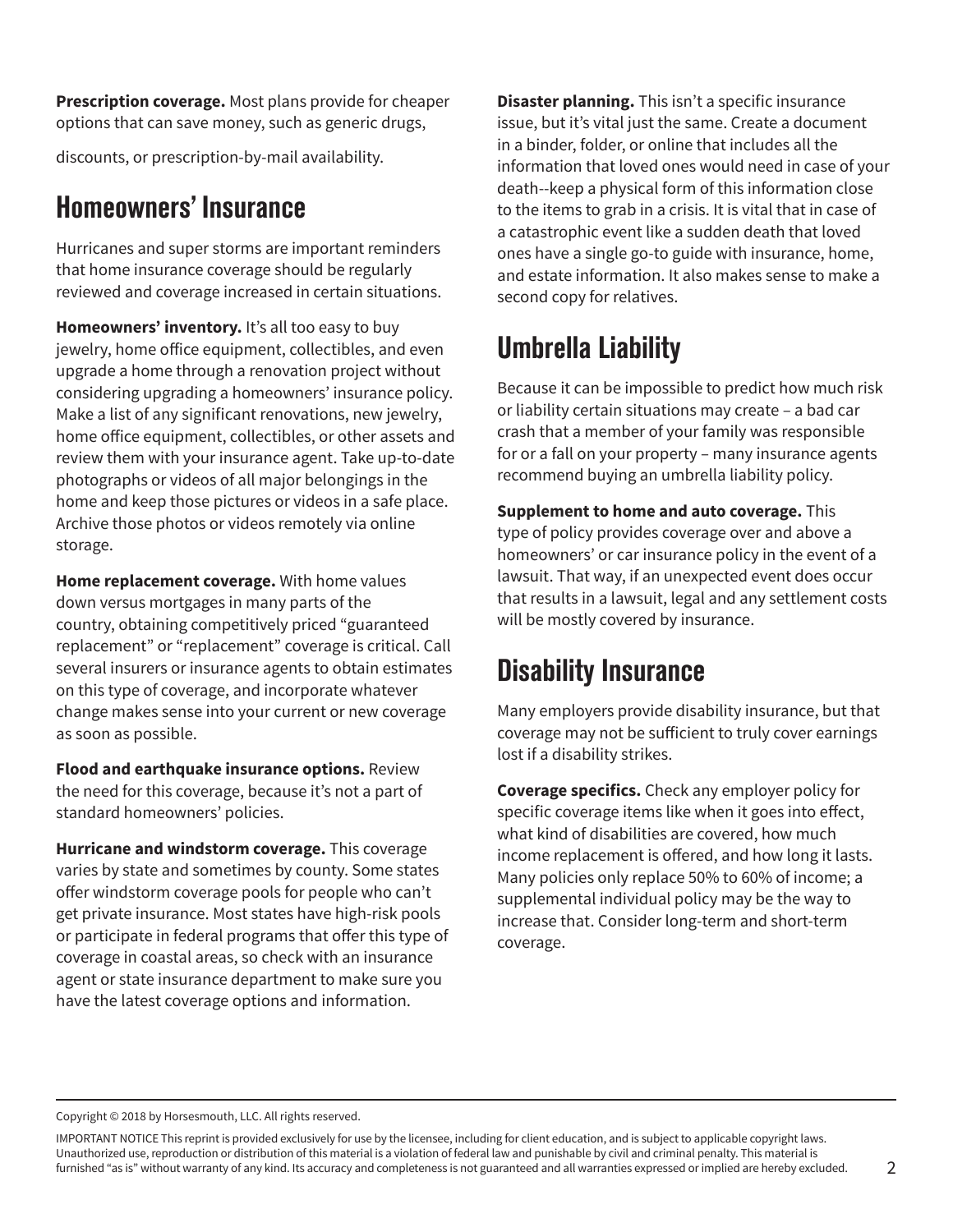#### Car Insurance

In a similar fashion to homeowners' insurance, it is easy to set and forget car insurance deductibles and coverage. Reviewing and updating coverage can insure coverage when an accident or disaster occurs or save money if coverage previously required is no longer needed.

**Specific issues.** Higher deductibles can save money on the premium, but require higher out-of-pocket costs in the event of an accident or disaster, so weigh those variables out. If a disaster strikes, most comprehensive auto coverage will cover wind, flood, or earthquake damage. In the case of an older car that is paid for, skipping on collision insurance can be a real saver in terms of monthly premiums, but will mean no insurance payment if the car is in a collision.

#### Small Business Insurance

Small businesses face many risks, so if you're a smallbusiness owner, it makes sense to review and update your coverage frequently.

**Specific issues.** Coverage your business may need could include general and professional liability insurance, commercial property insurance and homebased business insurance. Business interruption insurance is another type of coverage that could help pay the bills if a disaster, disability, or other crisis intrudes on the ability of a business to continue operating for a period of time.

#### Life Insurance

There are two aspects to life insurance -- the first is coverage of a family member's life and the second is insurance on a third party's life. There are a variety of reasons to have coverage in both of these situations.

#### Family coverage

Life insurance coverage should pay enough to ensure the preservation of the lifestyle of a surviving spouse and children, as well as the children's educational goals. That includes money for ongoing expenses, debt payments, and tuition. Working spouses should also

consider similar coverage. As painful as it might seem, it is also necessary to consider burial coverage for children.

#### Insurance on another person's life

There are some cases when it makes sense to buy insurance on another person's life due to the potential financial loss that could occur if that person died. In order to buy such coverage, the insured and the beneficiary must know one another and have an emotional or financial connection such that the insured wants the beneficiary to receive a benefit in the event of death. Circumstances in which you may want to consider purchasing such a policy include divorce, to protect an inheritance, for a business partner to keep a business going, or to collect on a loan.

In a divorce, the spouse who is making alimony or child support payments should be covered so the spouse receiving those payments still has a source of income support if the former spouse dies. It can also be a good idea for the former spouse who is taking care of the children to be covered by a policy so that if he or she dies, the working spouse can cover childcare expenses.

In the case of protecting an inheritance, insurance coverage can help ensure adequate cash to cover taxes and other post-death costs outside of probate. For the owner of a small business, the death of a partner can throw the whole future of the business into question, so an insurance policy and agreement can provide for the surviving partner to have the cash and agreement in place to buy the deceased partner's share of the business. In the case of a personal loan to a family member or friend, an insurance policy can ensure that the loan is repaid if the borrower dies unexpectedly.

## A final word

It's a good idea to regularly set a date to review insurance coverage and check with an insurance agent to make sure you have all the types of coverage you need at the appropriate levels. Because insurance is such an important component of overall risk management and financial planning, be sure to discuss your needs with your advisor during your annual review or at least once during each year.